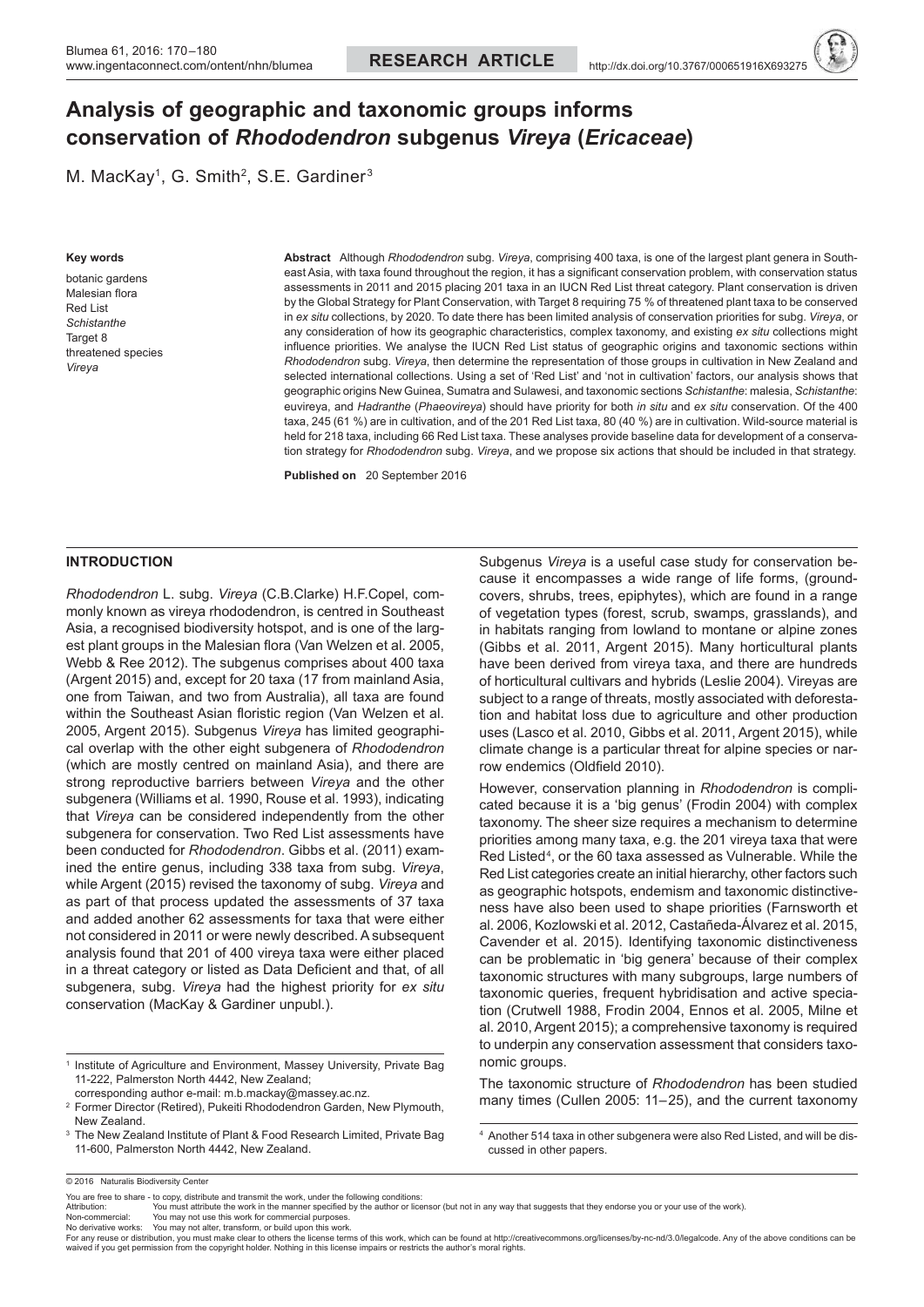divides the genus into nine subgenera. In this research we focus on subg. *Vireya* of approximately 400 taxa, in 11 sections and subsections<sup>5</sup> of 1–119 taxa (Argent 2015); eight subgenera (950 taxa in 61 sections and subsections of 1–97 taxa (Chamberlain et al. 1996)) are not included in this research. DNA sequence analysis supports Argent's (2015) *Pseudovireya*, *Discovireya*, and *Malayovireya* sections, as well as a broad *Schistanthe* (*Euvireya*) grouping (Brown et al. 2006a, b, Craven et al. 2008, Goetsch et al. 2011, Fayaz 2012), although support for other sections is less certain. Craven et al. (2011) proposed an alternative structure; however, Argent's sections remain moreor-less intact (although they are at different taxonomic ranks). The molecular work is informative, but the range of taxa used is not yet comprehensive enough to revise the entire taxonomic structure of the subgenus, and Argent's structure remains the most complete framework for a conservation assessment.

Plant conservation practice is directed by the Global Strategy for Plant Conservation (GSPC) and its 16 Targets (Wyse-Jackson & Kennedy 2009, IUCN 2011, Sharrock 2012, Williams et al. 2012). GSPC Target 2 calls for an assessment of the conservation status of all known plants (as far as possible), to guide conservation action, and thus providing an overview of the 'conservation problem' and indicating initial priorities (Heywood & Iriondo 2003, Newton & Oldfield 2008, Kozlowski et al. 2012, Cavender et al. 2015), while *ex situ* conservation action is further focused by Target 8, which has the goal of having 75 % of threatened plant taxa in *ex situ* collections by 2020 (IUCN 2011). Such collections are usually found in botanic gardens, whose role in *ex situ* conservation is well known (Heywood & Iriondo 2003, Maunder & Byers 2005, Oldfield 2009, 2010, Blackmore et al. 2011, Pritchard et al. 2011), and has been recognised for many years (Given 1987). To be effective for *ex situ* conservation, the collections should meet certain criteria: they should be genetically representative, of known provenance and wild origin, adequately sampled, well documented, verified, and properly labelled (Blackmore et al. 2011, Rae 2011). Unfortunately, many collections do not meet these criteria and therefore have limited use for conservation.

Many collections are 'ad hoc horticultural collections' with few accessions of many taxa, instead of 'structured conservation collections' with appropriate representation (Rae 2011, Cavender et al. 2015). Collections should contain wild-source material; however, this is often limited and documentation is poor (Maunder et al. 2000, 2001a, Kozlowski et al. 2012, Christe et al. 2014). Correct identity is a fundamental principle of *ex situ* conservation (Leadlay et al. 2006), yet accessions are not always correctly identified (Goodall-Copestake et al. 2005, Paton 2009, Christe et al. 2014). Representation of taxonomic and geographic groups in collections is uneven (Maunder et al. 2001b, Kozlowski et al. 2012, Cavender et al. 2015), and the majority of collections are not in the country of origin (Maunder et al. 2001a, b, Kozlowski et al. 2012). Genetic diversity of most *ex situ* populations is unknown and is likely to be low (Maunder et al. 2001a, Cavender et al. 2015).

When Red List taxa are in cultivation, the range of taxa present is often limited, whereas most common taxa are in cultivation (Maunder et al. 2001a, b, Oldfield 2010, Kozlowski et al. 2012, Cires et al. 2013, Beech et al. 2015). Furthermore, Red List taxa are often held in three-or-fewer collections, e.g. 46 %, 63 %, and 85 % of rare species were in three-or-fewer collections (Maunder et al. 2001a, b, Rae 2011). In other cases, 29–50 % of Red List taxa were present in only one collection (Maunder et al. 2001a, Powledge 2011, Pritchard et al. 2011, Cires et al.

2013). Presence in three-or-fewer collections is effectively 'below the margin of error' and there may be no accessions at all (Lowe 1988, 1989) because: the plant died in the first collection, the identity was wrong in the second collection, and the third collection was going to obtain it but never did. Therefore any taxon recorded in 'three-or-fewer' collections is not secure in cultivation.

*Rhododendron* subg. *Vireya* was partially examined in a survey of collections in 2012 (BGCI 2012). This international survey of botanic gardens internationally identified that the largest collections (of the whole genus) world-wide were at Royal Botanic Garden, Edinburgh and Royal Botanic Gardens, Kew. It was also reported that 67 % of 'all taxa' and 53 % of Red List taxa (for the whole genus) were in cultivation, with an average of 5.8 records per taxon for the 48 Endangered and Critically Endangered taxa; however, that study did not consider subg. *Vireya* separately or examine any geographic or taxonomic groups. Furthermore, the 2012 study did not canvas the breadth of New Zealand collections, accessing only incomplete data from one vireya collection (L. Coxshead pers comm*.* 2015). New Zealand has a wide diversity of exotic taxa (including Red List taxa) in cultivation (MacKay 1995, 2005, Brockerhoff et al. 2004, Dawson 2010,Arnet et al. 2015); however, there has not previously been any examination specific to *Rhododendron* and, as there are several New Zealand wild-source collectors of *Rhododendron* (Argent 2015), there are likely to be other collections that may be applicable for *ex situ* conservation.

In this study we investigate the Red List status and presence in cultivation of groups of taxa (by geographic origins and taxonomic sections) in *Rhododendron* subg. *Vireya* and determine their priority for conservation. The objectives of this work were to:

- i. analyse the Red List for *Rhododendron* subg. Vireya and identify geographic origins and taxonomic sections that should have priority for conservation;
- ii. examine the extent to which geographic and taxonomic groups are represented in cultivation, or are not in cultivation;
- iii. combine the Red List analysis and the cultivation analysis to identify those groups of taxa that should have priority for *ex situ* conservation; and
- iv. propose conservation action and priorities.

# **Methods**

A dataset on *Rhododendron* subg. *Vireya* was constructed by creating a base list of taxa (including species, subspecies, and varieties) from Argent (2015), and then adding other data elements. The Red List assessment for each taxon was sourced from Gibbs et al. (2011) and Argent (2015). In those assessments the World Conservation Union (IUCN) assessment criteria (outlined in Gibbs et al. 2011) were used to assign taxa, that have a quantifiable conservation problem, to one of the threat categories (with decreasing degrees of risk): Extinct, Extinct in the Wild, Critically Endangered, Endangered, Vulnerable, and Near Threatened. Those taxa which assessors believe may have a conservation problem, but for which there are insufficient data to quantify the problem, are rated as Data Deficient. High rates of Data Deficiency indicate a paucity of knowledge on the group in question, and therefore a high priority for further research and field work (Newton & Oldfield 2008, Blackmore et al. 2011, Cires et al. 2013). Those taxa for which there is no evidence of an extinction risk that meets the thresholds in the IUCN Red List system are rated Least Concern.

Data describing taxa in cultivation were obtained from several sources. Firstly, the number of records for each vireya taxon

<sup>5</sup> Sections are: *Pseudovireya*, *Discovireya*, *Malayovireya*, *Albovireya*, *Siphonovireya*, *Hadranthe* (previously known as *Phaeovireya*), and *Schistanthe* (previously known as *Euvireya*) which is divided into 5 subsections.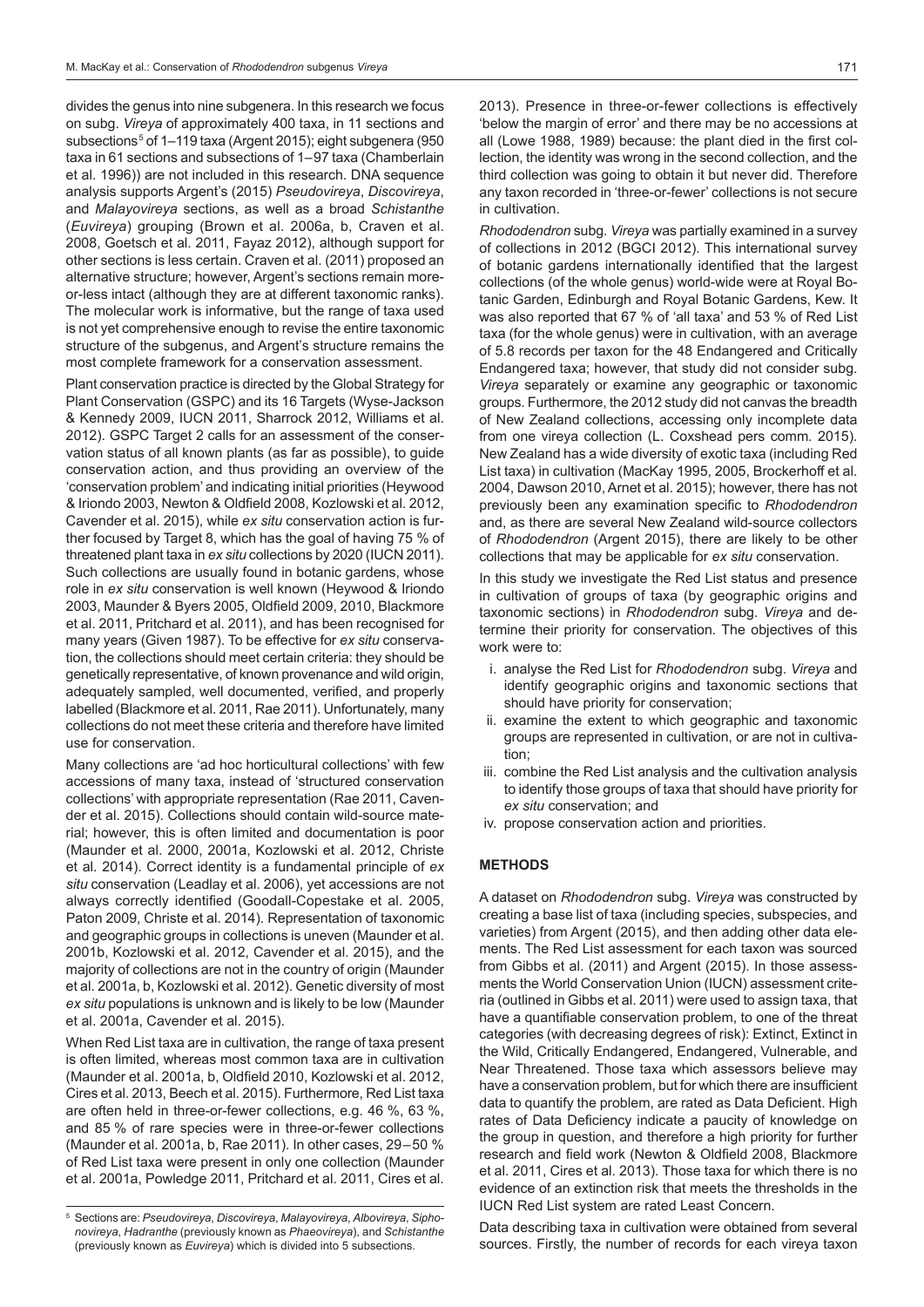on the online Plant Search database at BGCI was added to the dataset (https://www.bgci.org/plant\_search.php. Searched 9–10 Oct. 2015). Secondly, international data were obtained from the online collection databases at Royal Botanic Garden, Edinburgh (Catalogue of the Living collections. http://elmer. rbge.org.uk/bgbase/livcol/bgbaselivcol.php. Searched 9–10 Oct. 2015), Royal Botanic Gardens, Kew (Electronic Plant Information Centre: Living Collections. http://epic.kew.org/ searchepic/searchpage.do. Searched 29 Oct. 2015), and National Botanic Garden Dublin (Alphabetical index to the dicotyledon collections. http://www.botanicgardens.ie/nbg/ dicoidex.htm. Downloaded 11 Oct. 2015). The last named was included because, although it ranks only 12th for *Rhododendron* collections world-wide (BGCI 2012), it contains some taxa from the Edinburgh vireya collection (G.Argent pers comm*.* 2013). Finally, data on New Zealand collections were obtained from prior studies (MacKay 2005, 2013b) and other unpublished data (Smith 2009, unpubl. inventory of the *Rhododendron* collection at Pukeiti), and from a survey of New Zealand collections (conducted in 2011–2013) for which data were obtained for six private collections and two institutions. Taxa were defined as 'in cultivation' if there was a record from any one data source.

Data were combined into a database, with each record including scientific name, authority, synonyms, taxonomic section (Argent 2015), Red List assessment, geographic origin, presence in collections (New Zealand or internationally), number of accessions on the BGCI database, and presence of wild-source accessions in any of the collections studied. Plant names were checked usingArgent (2015), and only valid taxa were included in the dataset.

Once the dataset was constructed, it was examined in several ways. Firstly, the Red List was analysed, with geographic origins and taxonomic sections (of vireya taxa) ranked according to each of four Red List factors (number of taxa Red Listed, percentage of taxa Red Listed, number of Red List taxa rated Data Deficient, percentage of Red List taxa rated Data Deficient). A score was assigned to each rank. Each geographic origin or taxonomic section had four ranking scores (one for each Red List factor) and those scores were summed to generate a Red List score, e.g. the score for New Guinea is 11+4+11+9=35, and for *Schistanthe*: malesia is 9+9+9+6=33. Origins and sections with the highest scores were assigned highest priority. Geographic origins in SoutheastAsia were assigned to islands, not countries; for example New Guinea and Borneo were the assigned origins, not the countries within those islands. Secondly, data on taxa in cultivation were collated to show the extent to which geographic and taxonomic groups are in cultivation. Thirdly, a set of 'not in cultivation' factors were examined, as the absence from cultivation also generates a high priority for *ex situ* conservation. Using the same process as the Red List analysis (described above), geographic origins and taxonomic sections were ranked for four 'not in cultivation' factors, a score assigned to each rank, and a 'not in cultivation' score was generated for by summing the ranking scores. For example, the score for New Guinea is 10+9+10+8=37, and for *Hadranthe* is 9+9+8+7=33. The final aspect of data processing was generation of a Total Score (Red List score + 'not in cultivation' score), thereby identifying those groups of taxa that ranked highly in the Red List assessment but which also had low frequency in cultivation. These groups will have highest priority for *ex situ* conservation.

#### **Results and discussion**

# *Red List status for subg. Vireya*

When combined, the Red List assessments of Gibbs et al. (2011) and Argent (2015) examined 400 vireya taxa, of which

**Table 1** *Rhododendron* subg. *Vireya* (Argent 2015): number of taxa in Red List categories\*.

| Threat category              | No. of taxa |
|------------------------------|-------------|
| Extinct                      | 2           |
| Extinct in the Wild          | 0           |
| <b>Critically Endangered</b> | 12          |
| Endangered                   | 12          |
| Vulnerable                   | 60          |
| Near Threatened              | 2           |
| Total in threat categories   | 88          |
| Data Deficient               | 113         |
| <b>Total Red Listed</b>      | 201         |
| Least Concern                | 199         |
| <b>Total Assessed</b>        | 400         |

\* Gibbs et al. (2011) assessed 338 taxa. Argent (2015) assessed another 62 and updated 37 others.

201 (50 %) were Red Listed (Table 1). The percentage Red Listed is similar to or slightly higher than recent assessments for *Quercus* (53 %), *Acer* (44 %), and *Betulaceae* (43 %) (Oldfield & Eastwood 2007, Gibbs & Chen 2009, Shaw et al. 2014). *Magnoliaceae* (Rivers et al. 2016) had a higher percentage of taxa Red Listed (85 %), from a group of 304 taxa. The greatest number of vireya Red List taxa occur in the Vulnerable (60 taxa) and Data Deficient (113 taxa) categories; indeed, the percentage of Data Deficient $6$  ratings for vireya (56 %) is high compared with those for *Acer* (25 %), *Quercus* (30 %), or *Magnoliaceae* (38 %) (Oldfield & Eastwood 2007, Gibbs & Chen



**Fig. 1**   Red List analysis for geographic origins of *Rhododendron* subg. *Vireya* (Argent 2015): number of taxa, number of Red List taxa, and number of Red List taxa rated Data Deficient, from each origin. (Total no. of taxa = 400; however, top bars will not sum to 400 as some taxa have more than one origin.)

<sup>6</sup> Number of Data Deficient taxa / (No. of taxa in Threat categories + Number of Data Deficient taxa)  $\times$  100.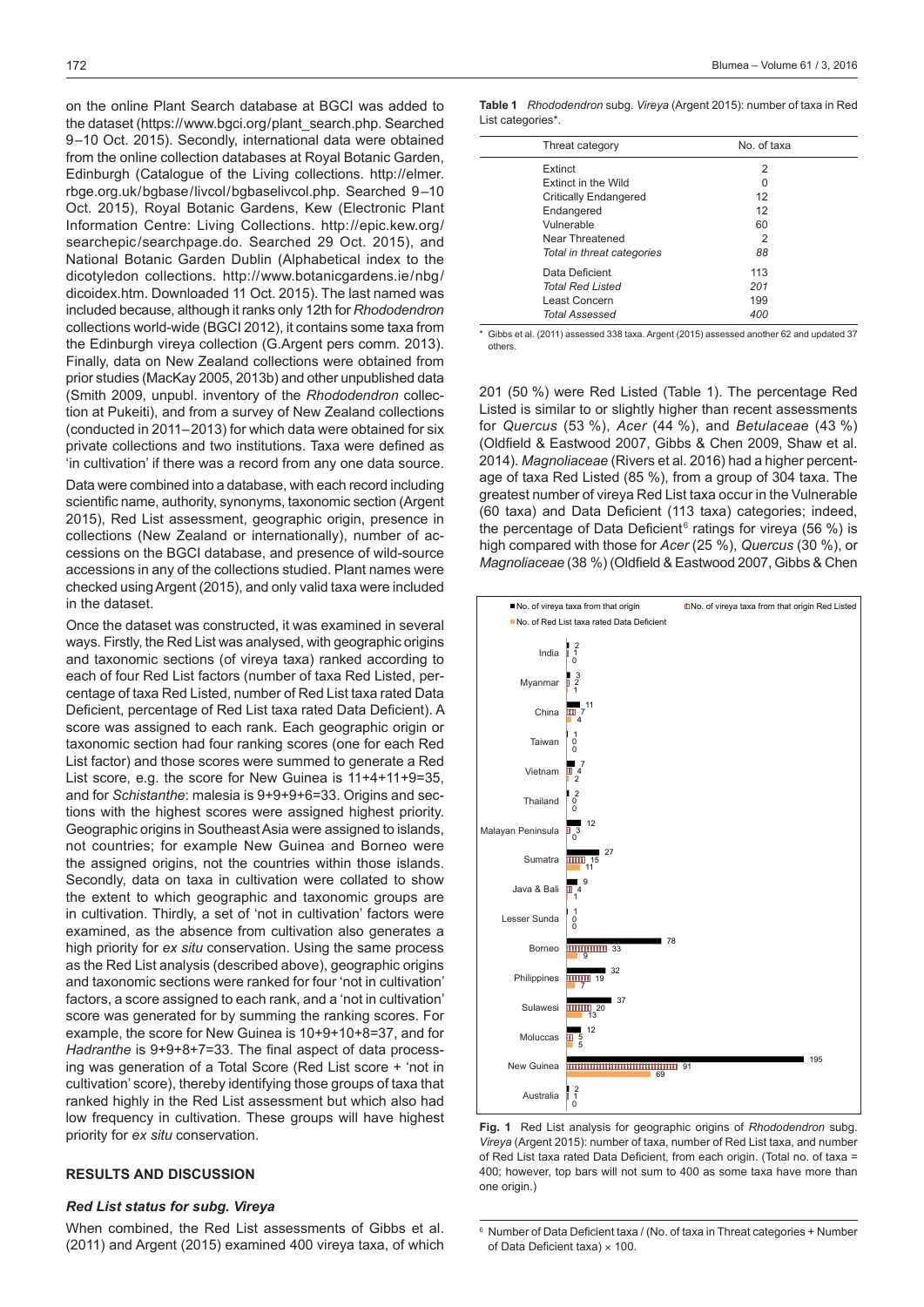| Ranking score              | No. of taxa Red Listed             |          | Percentage of taxa Red Listed      |          | No. of Red List taxa<br>rated Data Deficient                                  |          | Percentage of Red List taxa<br>rated Data Deficient                           |          |
|----------------------------|------------------------------------|----------|------------------------------------|----------|-------------------------------------------------------------------------------|----------|-------------------------------------------------------------------------------|----------|
|                            | Origin                             | No.      | Origin                             | $\%$     | Origin                                                                        | No.      | Origin                                                                        | %        |
| 11                         | New Guinea                         | 91       | Myanmar                            | 67       | New Guinea                                                                    | 69       | Moluccas                                                                      | 100      |
| 10                         | <b>Borneo</b>                      | 33       | China                              | 64       | Sulawesi                                                                      | 13       | Sumatra                                                                       | 73       |
| 9                          | Sulawesi                           | 20       | Philippines                        | 59       | Sumatra                                                                       | 11       | New Guinea                                                                    | 69       |
| 8                          | Philippines                        | 19       | Vietnam                            | 57       | <b>Borneo</b>                                                                 | 09       | Sulawesi                                                                      | 65       |
| $\overline{7}$             | Sumatra                            | 15       | Sumatra                            | 56       | Philippines                                                                   | 07       | China                                                                         | 57       |
| 6                          | China                              | 07       | Sulawesi                           | 54       | Moluccas                                                                      | 05       | Myanmar<br>Vietnam                                                            | 50<br>50 |
| 5                          | Moluccas                           | 05       | Australia<br>India                 | 50<br>50 | China                                                                         | 04       | Philippines                                                                   | 37       |
| 4                          | Java & Bali<br>Vietnam             | 04<br>04 | New Guinea                         | 47       | Vietnam                                                                       | 02       | <b>Borneo</b>                                                                 | 27       |
| 3                          | Malayan Peninsula                  | 03       | Java & Bali                        | 44       | Myanmar<br>Java & Bali                                                        | 01<br>01 | Java & Bali                                                                   | 25       |
| 2                          | Myanmar                            | 02       | Borneo<br>Moluccas                 | 42<br>42 |                                                                               |          |                                                                               |          |
| 1                          | Australia<br>India                 | 01<br>01 | Malayan Peninsula                  | 25       |                                                                               |          |                                                                               |          |
| 0: nil taxa for the factor | Lesser Sunda<br>Thailand<br>Taiwan |          | Lesser Sunda<br>Thailand<br>Taiwan |          | Australia<br>India<br>Lesser Sunda<br>Malayan Peninsula<br>Thailand<br>Taiwan |          | Australia<br>India<br>Lesser Sunda<br>Malayan Peninsula<br>Thailand<br>Taiwan |          |

2009, Rivers et al. 2016), although *Betulaceae* was more poorly placed with 80 % of Red List taxa rated Data Deficient (Shaw et al. 2014). High percentages of Data Deficiency indicate a knowledge and research issue which may hinder development of conservation plans (Newton & Oldfield 2008, Blackmore et al. 2011, Cires et al. 2013).

#### *Red List analysis for geographic origins of subg. Vireya*

Among the geographic origins of vireya taxa, New Guinea (91 taxa) and Borneo (33) have the greatest number of Red List taxa, while New Guinea (69) and Sulawesi (13) have the greatest number of Data Deficient taxa (Fig. 1, which displays an eastwards progression of geographic origins from top to bottom). Myanmar and China have the highest percentage of taxa Red Listed (Table 2), although there are only 12 taxa from those origins. The highest percentages of Red List taxa rated Data Deficient originate from the Moluccas and New Guinea (Table 2). The Red List score shows that New Guinea, Sumatra, and Sulawesi are priority geographic origins for conservation, followed by the Philippines, China and the Moluccas (Table 3). New Guinea dominates because of the number of taxa

**Table 3**   Geographic origins of *Rhododendron* subg. *Vireya* (Argent 2015) ranked according to Red List score.

| Origin            | Red List score $=$ sum of ranking scores for four<br>Red List factors (Table 2). Maximum score = 44 |
|-------------------|-----------------------------------------------------------------------------------------------------|
| New Guinea        | 35                                                                                                  |
| Sumatra           | 33                                                                                                  |
| Sulawesi          | 33                                                                                                  |
| Philippines       | 29                                                                                                  |
| China             | 28                                                                                                  |
| Moluccas          | 24                                                                                                  |
| Borneo            | 24                                                                                                  |
| Vietnam           | 22                                                                                                  |
| Myanmar           | 22                                                                                                  |
| Java & Bali       | 13                                                                                                  |
| Australia         | 6                                                                                                   |
| India             | 6                                                                                                   |
| Malayan Peninsula | 4                                                                                                   |
| Lesser Sunda      | <sup>0</sup>                                                                                        |
| Thailand          | O                                                                                                   |
| Taiwan            | 0                                                                                                   |
|                   |                                                                                                     |

and the number of taxa rated Data Deficient, while Sumatra and Sulawesi rank highly because of Data Deficiency. Borneo, which has the second highest number of Red List taxa, is sixth in the Red List score ranking, because of the relatively low percentages of taxa Red Listed and taxa rated Data Deficient.

## *Red List analysis for taxonomic sections of subg. Vireya*

The greatest numbers of Red List taxa are in taxonomic sections *Schistanthe*: euvireya (59 taxa) and *Schistanthe*: malesia (34 taxa); those two sections also had the greatest numbers



**Fig. 2**   Red List analysis for taxonomic sections of *Rhododendron* subg. *Vireya* (Argent 2015): number of taxa, number of Red List taxa, and number of Red List taxa rated Data Deficient, in each section.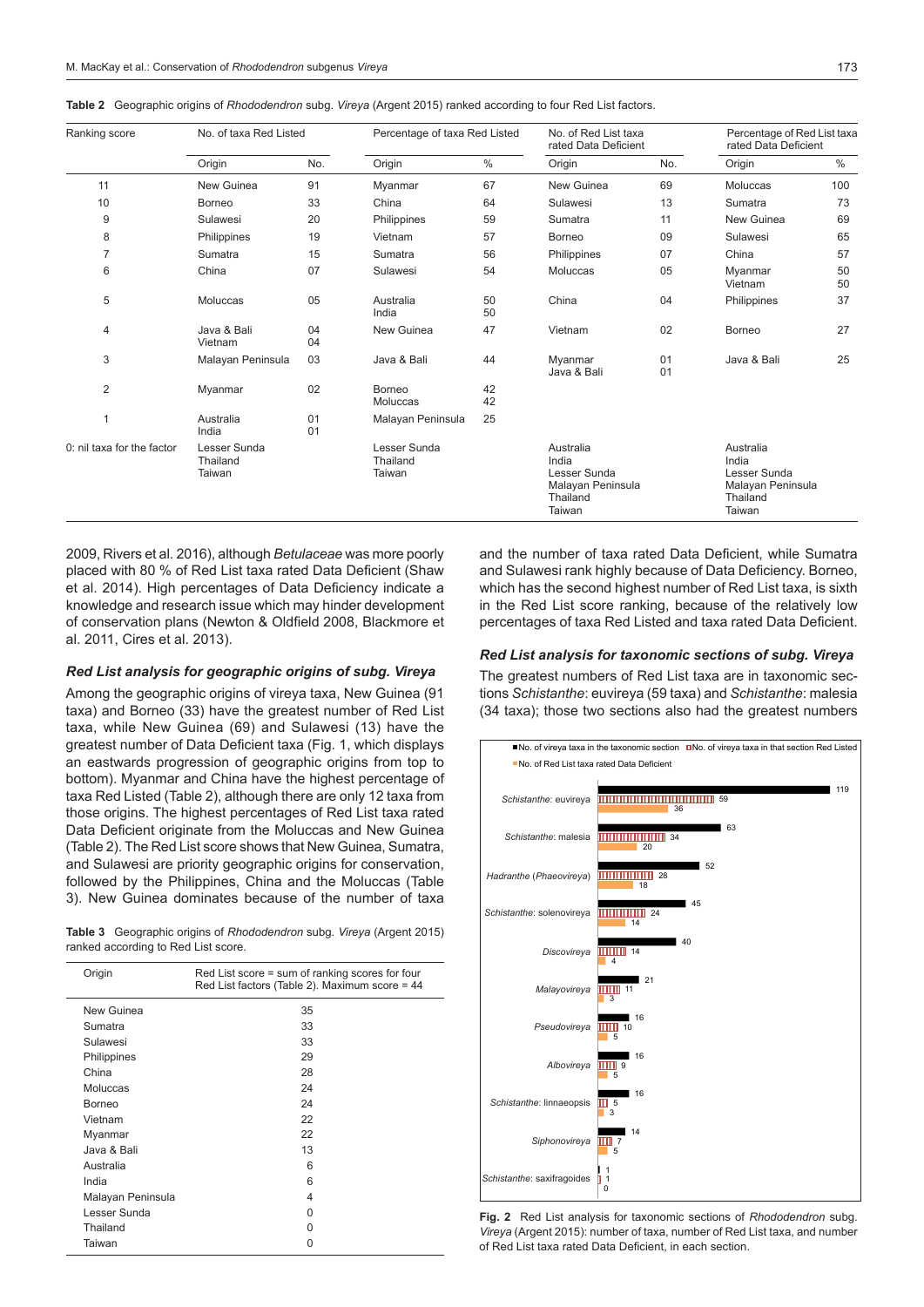| Ranking score<br>10<br>9<br>8<br>6<br>5<br>4 | No. of taxa Red Listed     |     | Percentage of taxa Red Listed             |          | No. of Red List taxa<br>rated Data Deficient |                | Percentage of Red List taxa<br>rated Data Deficient |               |
|----------------------------------------------|----------------------------|-----|-------------------------------------------|----------|----------------------------------------------|----------------|-----------------------------------------------------|---------------|
|                                              | Section                    | No. | Section                                   | $\%$     | Section                                      | No.            | Section                                             | $\frac{0}{c}$ |
|                                              | Schistanthe: euvireya      | 59  | Pseudovireya                              | 63       | Schistanthe: euvireya                        | 36             | Siphonovireya                                       | 71            |
|                                              | Schistanthe: malesia       | 34  | Schistanthe: malesia                      | 57       | Schistanthe: malesia                         | 20             | Hadranthe (Phaeovireya)                             | 64            |
|                                              | Hadranthe (Phaeovireya)    | 28  | Albovireya                                | 56       | Hadranthe (Phaeovireya)                      | 18             | Schistanthe: euvireya                               | 61            |
|                                              | Schistanthe: solenovireya  | 24  | Hadranthe (Phaeovireya)                   | 54       | Schistanthe: solenovireya                    | 14             | Schistanthe: linnaeopsis                            | 60            |
|                                              | Discovireya                | 14  | Malayovireya<br>Schistanthe: solenovireya | 53<br>53 | Albovireva<br>Pseudovireya<br>Siphonovireya  | 05<br>05<br>05 | Schistanthe: malesia                                | 59            |
|                                              | Malayovireya               | 11  | Siphonovireya<br>Schistanthe: euvireya    | 50<br>50 | Discovireya                                  | 04             | Schistanthe: solenovireya 58                        |               |
|                                              | Pseudovireya               | 10  | Discovireya                               | 35       | Schistanthe: linnaeopsis<br>Malayovireya     | 03<br>03       | Albovireya                                          | 55            |
| 3                                            | Albovireya                 | 09  | Schistanthe: linnaeopsis                  | 31       |                                              |                | Pseudovireya                                        | 50            |
| $\overline{2}$                               | Siphonovireya              | 07  |                                           |          |                                              |                | Discovireya                                         | 29            |
|                                              | Schistanthe: linnaeopsis   | 05  |                                           |          |                                              |                | Malayovireya                                        | 27            |
| 0: nil taxa for the<br>factor                | Schistanthe: saxifragoides |     | Schistanthe: saxifragoides                |          | Schistanthe: saxifragoides                   |                | Schistanthe: saxifragoides                          |               |

**Table 4**   Taxonomic sections of *Rhododendron* subg. *Vireya* (Argent 2015) ranked according to four Red List factors.

**Table 5**   Taxonomic sections of *Rhododendron* subg. *Vireya* (Argent 2015) ranked according to Red List score.

| Taxonomic section          | Red List score $=$ sum of ranking scores for four<br>Red List factors (Table 4). Maximum score = 40 |
|----------------------------|-----------------------------------------------------------------------------------------------------|
| Schistanthe: malesia       | 33                                                                                                  |
| Schistanthe: euvireya      | 33                                                                                                  |
| Hadranthe (Phaeovireya)    | 32                                                                                                  |
| Schistanthe: solenovireya  | 25                                                                                                  |
| Siphonovireya              | 23                                                                                                  |
| Pseudovireya               | 23                                                                                                  |
| Albovireya                 | 21                                                                                                  |
| Discovireya                | 17                                                                                                  |
| Malayovireya               | 16                                                                                                  |
| Schistanthe: linnaeopsis   | 15                                                                                                  |
| Schistanthe: saxifragoides | 0                                                                                                   |
|                            |                                                                                                     |



**Fig. 3**   Taxa in cultivation for Red List categories of *Rhododendron* subg. *Vireya* (Argent 2015): number of taxa from each category 'in cultivation' in 2015 (MacKay & Gardiner unpubl.).

of Data Deficient taxa (Fig. 2, Table 4). Ranking of taxonomic sections by percentage of taxa Red Listed (Table 4), reveals that *Pseudovireya* and *Schistanthe*: malesia have the highest percentages, while *Siphonovireya* and *Hadranthe* (*Phaeovireya*) have the highest percentages of taxa rated Data Deficient. The Red List score shows that *Schistanthe*: malesia, *Schistanthe*: euvireya (equal first rank), and *Hadranthe* (*Phaeovireya*) are priority taxonomic groups for conservation (Table 5).



**Fig. 4**   Taxa in cultivation for geographic origins of *Rhododendron* subg. *Vireya* (Argent 2015): number of taxa from each geographic origin 'in cultivation' in 2015.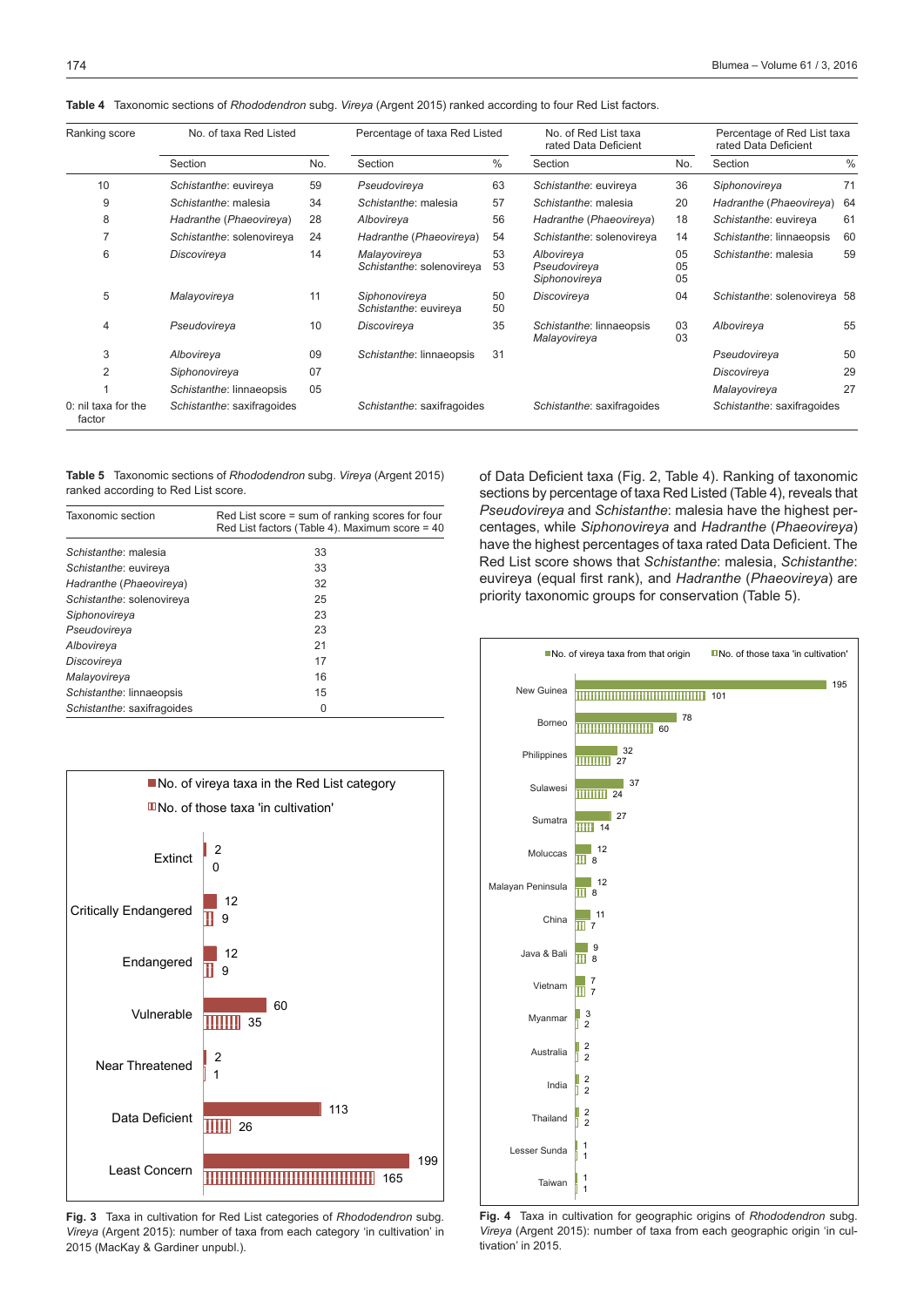**Table 6**   Geographic origins of *Rhododendron* subg. *Vireya* (Argent 2015): ranked according to the average number of records per taxon at Botanic Gardens Conservation International (BGCI) for Red List taxa from each origin.

| Origin            | Average number of records<br>per Red List taxon at BGCI | No. of Red List taxa<br>from that origin |  |  |
|-------------------|---------------------------------------------------------|------------------------------------------|--|--|
| <b>Moluccas</b>   | <sup>0</sup>                                            | 5                                        |  |  |
| Sumatra           | 0.3                                                     | 15                                       |  |  |
| New Guinea        | 0.6                                                     | 91                                       |  |  |
| Sulawesi          | 0.7                                                     | 20                                       |  |  |
| Myanmar           | 1.0                                                     | 2                                        |  |  |
| Malayan Peninsula | 1.0                                                     | 3                                        |  |  |
| <b>Borneo</b>     | 1.3                                                     | 33                                       |  |  |
| China             | 1.4                                                     | 7                                        |  |  |
| Java & Bali       | 1.8                                                     | 4                                        |  |  |
| Philippines       | 1.8                                                     | 19                                       |  |  |
| Vietnam           | 2.0                                                     | 4                                        |  |  |
| India             | 5.0                                                     | 1                                        |  |  |
| Australia         | 10                                                      | 1                                        |  |  |

#### *Subg. Vireya 'in cultivation'*

MacKay & Gardiner (unpubl.) found that of the 400 *Vireya* taxa examined byArgent (2015) and Gibbs et al. (2011), 245 (61 %) were 'in cultivation' (using the same definition as in this study), including 80 of the 201 Red List taxa (40 %) (Fig. 3). When Red List taxa were considered by category, they found that 61 % of taxa in threat categories were in cultivation, but only 23 % of Data Deficient taxa. *Vireya* taxa were also poorly placed by the BGCI database, with an average of only 2.1 records per taxon for 'all vireya taxa' and 0.9 for Red List taxa (MacKay & Gardiner unpubl.), well below the 'three-or-fewer' indicator of risk. When taxa in cultivation are considered by geographic origin

(Fig. 4), New Guinea is the origin of the greatest number of taxa in cultivation (101 taxa), followed by Borneo (60). Six origins have all their taxa in cultivation (15 taxa in total), and another five origins (Java & Bali, Philippines, Borneo, Moluccas, Malayan Peninsula) have more than 75 % of their taxa in cultiva-



**Fig. 5**   Red List taxa in cultivation for geographic origins of *Rhododendron* subg. *Vireya* (Argent 2015): number of Red List taxa from each geographic origin 'in cultivation' in 2015.

| Taxonomic section         | Average number of records<br>per Red List taxon at BGCI | No. of Red List<br>taxa in the section |
|---------------------------|---------------------------------------------------------|----------------------------------------|
| Siphonovireya             | 0.1                                                     | 7                                      |
| Hadranthe (Phaeovireya)   | 0.3                                                     | 28                                     |
| Schistanthe: linnaeopsis  | 0.4                                                     | 5                                      |
| Discovireya               | 0.5                                                     | 14                                     |
| Schistanthe: malesia      | 0.8                                                     | 34                                     |
| Albovireya                | 0.9                                                     | 9                                      |
| Schistanthe: solenovireya | 1.0                                                     | 24                                     |
| Malayovireya              | 1.2                                                     | 11                                     |
| Schistanthe: euvireya     | 1.2                                                     | 59                                     |
| Pseudovireya              | 17                                                      | 10                                     |
|                           |                                                         |                                        |

tion. The geographic origin with the greatest number of Red List taxa in cultivation (Fig. 5) is New Guinea (24 taxa), followed by Borneo (20). Three origins (India, Australia, Vietnam, six taxa in total) have 100 % of their Red List taxa in cultivation, and the Philippines (79 %) and Java & Bali (75 %) have more than 75 % of Red List taxa in cultivation; however, these areas represent only 14 % of the Red List taxa, and the origins with the greatest number of Red List taxa do not reach the 75 % Target (e.g., only 26 % of Red List taxa from New Guinea are in cultivation). Furthermore, the average number of records on the BGCI database is poor: only India (one taxon) and Australia (one taxon) have more than three records per Red List taxon (Table 6). Of the other origins, the Moluccas (0 records per taxon), Sumatra (0.3), New Guinea (0.6), and Sulawesi (0.7) have an average of less than one BGCI record per Red List taxon.

With respect to taxonomic sections, the largest sections (*Schistanthe*: euvireya, *Schistanthe*: malesia) have the greatest number of taxa in cultivation (Fig. 6). Only *Schistanthe*: saxifragoides



**Fig. 6**   Taxa in cultivation for taxonomic sections of *Rhododendron* subg. *Vireya* (Argent 2015): number of taxa 'in cultivation' in 2015.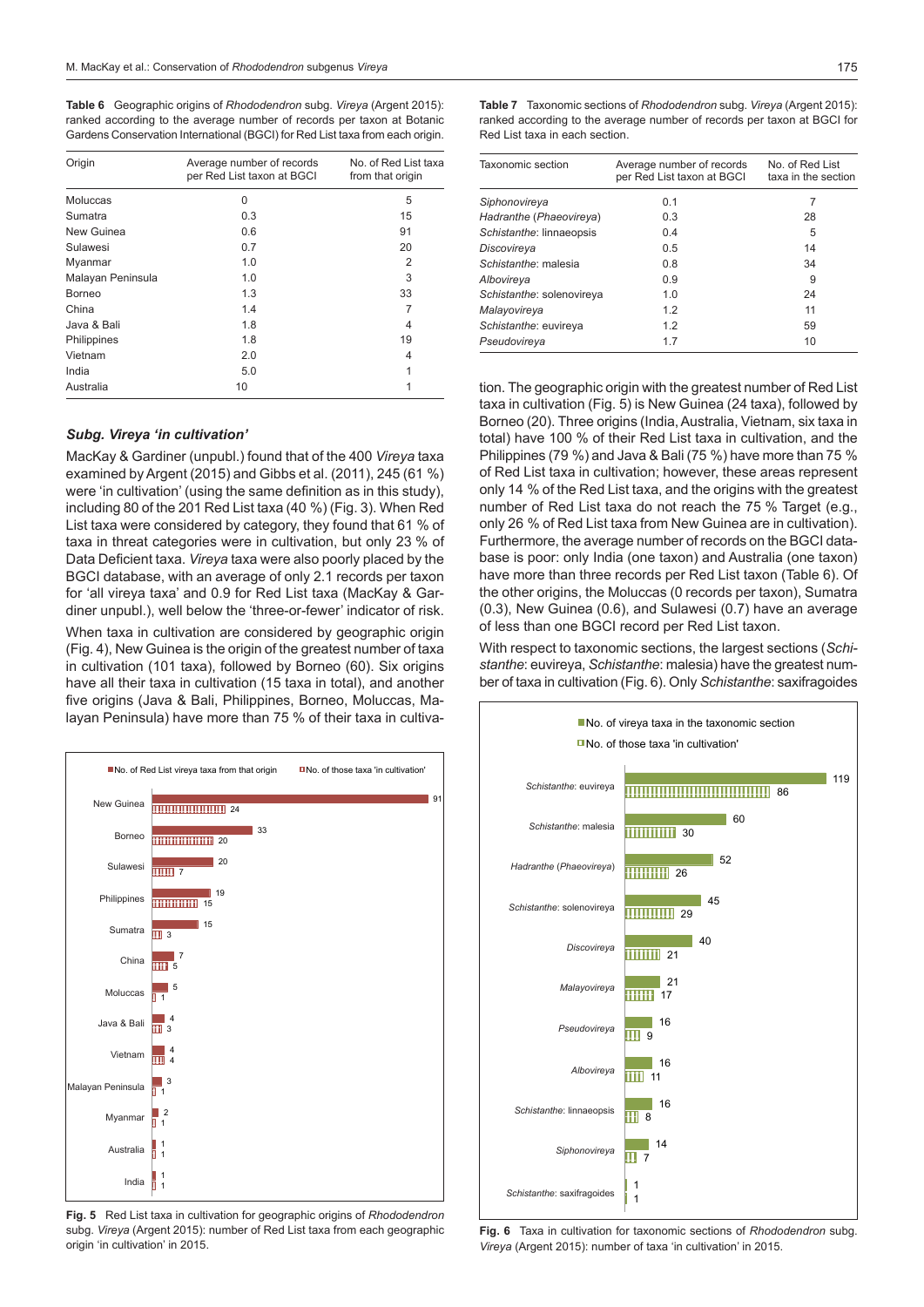



(100 %) and *Malayovireya* (81 %) have more than 75 % of taxa in cultivation. The greatest number of Red List taxa in cultivation (Fig. 7) are from *Schistanthe*: euvireya (29 taxa), followed by *Schistanthe*: malesia (12 taxa). No taxonomic section has more than 75 % of its Red List taxa in cultivation – the figures range from 64 % for *Malayovireya* to 14 % for *Siphonovireya*. Of the sections prioritised in the Red List analysis, *Schistanthe*: euvireya is in the best position (49 % of Red List taxa in cultivation), while *Schistanthe*: malesia (35 %) and *Hadranthe* (18 %) are poorly placed.All taxonomic sections are poorly placed with respect to average number of records per Red List taxon on the BGCI database (Table 7). *Siphonovireya* is in the worst position, with an average of 0.1 records per Red List taxon: five other sections have an average of less than 1.0, and three sections have an average of between 1.2 and 1.7.

**Table 9**   Geographic origins of *Rhododendron* subg. *Vireya* (Argent 2015) ranked according to 'not in cultivation' score.

| Origin            | 'Not in cultivation' score = sum of ranking scores for four<br>'not in cultivation' factors (Table 8). Maximum score = 40 |
|-------------------|---------------------------------------------------------------------------------------------------------------------------|
| New Guinea        | 37                                                                                                                        |
| Sumatra           | 36                                                                                                                        |
| Sulawesi          | 32                                                                                                                        |
| <b>Moluccas</b>   | 31                                                                                                                        |
| <b>Borneo</b>     | 29                                                                                                                        |
| Philippines       | 21                                                                                                                        |
| China             | 19                                                                                                                        |
| Myanmar           | 18                                                                                                                        |
| Java & Bali       | 15                                                                                                                        |
| Malayan Peninsula | 14                                                                                                                        |
| Vietnam           | 12                                                                                                                        |
| Australia         | 5                                                                                                                         |
| India             | 5                                                                                                                         |
| Lesser Sunda      | 0                                                                                                                         |
| Thailand          | 0                                                                                                                         |
| Taiwan            | 0                                                                                                                         |

**Table 8**   Geographic origins of *Rhododendron* subg. *Vireya* (Argent 2015) ranked according to four 'not in cultivation' factors.

| Ranking score              | No. of Red List taxa<br>'not in cultivation' |     | 'not in cultivation'               | Percentage of Red List taxa |                                                                               | No. Data Deficient taxa<br>'not in cultivation' |                                                                               | Percentage of Data Deficient<br>taxa 'not in cultivation' |  |
|----------------------------|----------------------------------------------|-----|------------------------------------|-----------------------------|-------------------------------------------------------------------------------|-------------------------------------------------|-------------------------------------------------------------------------------|-----------------------------------------------------------|--|
|                            | Origin                                       | No. | Origin                             | $\%$                        | Origin                                                                        | No.                                             | Origin                                                                        | $\%$                                                      |  |
| 10                         | New Guinea                                   | 67  | Sumatra<br>Moluccas                | 80                          | New Guinea                                                                    | 49                                              | Sumatra                                                                       | 90                                                        |  |
| 9                          | <b>Borneo</b><br>Sulawesi                    | 13  | New Guinea                         | 74                          | Sulawesi                                                                      | 11                                              | Moluccas                                                                      | 80                                                        |  |
| 8                          | Sumatra                                      | 12  | Malayan Peninsula                  | 67                          | Sumatra                                                                       | 10                                              | New Guinea<br><b>Borneo</b>                                                   | 78                                                        |  |
| $\overline{7}$             | Philippines<br>Moluccas                      | 04  | Sulawesi                           | 65                          | <b>Borneo</b>                                                                 | 07                                              | Sulawesi                                                                      | 75                                                        |  |
| 6                          | China<br>Malayan Peninsula                   | 02  | Myanmar                            | 50                          | Philippines                                                                   | 04                                              | Philippines                                                                   | 67                                                        |  |
| 5                          | Java & Bali<br>Myanmar                       | 01  | <b>Borneo</b>                      | 39                          | Moluccas                                                                      | 04                                              | China                                                                         | 50                                                        |  |
| 4                          | Australia<br>India<br>Vietnam                | 0   | China                              | 29                          | China                                                                         | 02                                              | Java & Bali<br>Myanmar<br>Vietnam                                             | $\mathbf 0$                                               |  |
| 3                          |                                              |     | Java & Bali                        | 25                          | Vietnam<br>Myanmar<br>Java & Bali                                             | $\mathbf 0$                                     |                                                                               |                                                           |  |
| 2                          |                                              |     | Philippines                        | 21                          |                                                                               |                                                 |                                                                               |                                                           |  |
| $\mathbf{1}$               |                                              |     | Australia<br>India<br>Vietnam      | $\mathsf 0$                 |                                                                               |                                                 |                                                                               |                                                           |  |
| 0: nil taxa for the factor | Lesser Sunda<br>Thailand<br>Taiwan           |     | Lesser Sunda<br>Thailand<br>Taiwan |                             | Australia<br>India<br>Lesser Sunda<br>Malayan Peninsula<br>Thailand<br>Taiwan |                                                 | Australia<br>India<br>Lesser Sunda<br>Malayan Peninsula<br>Thailand<br>Taiwan |                                                           |  |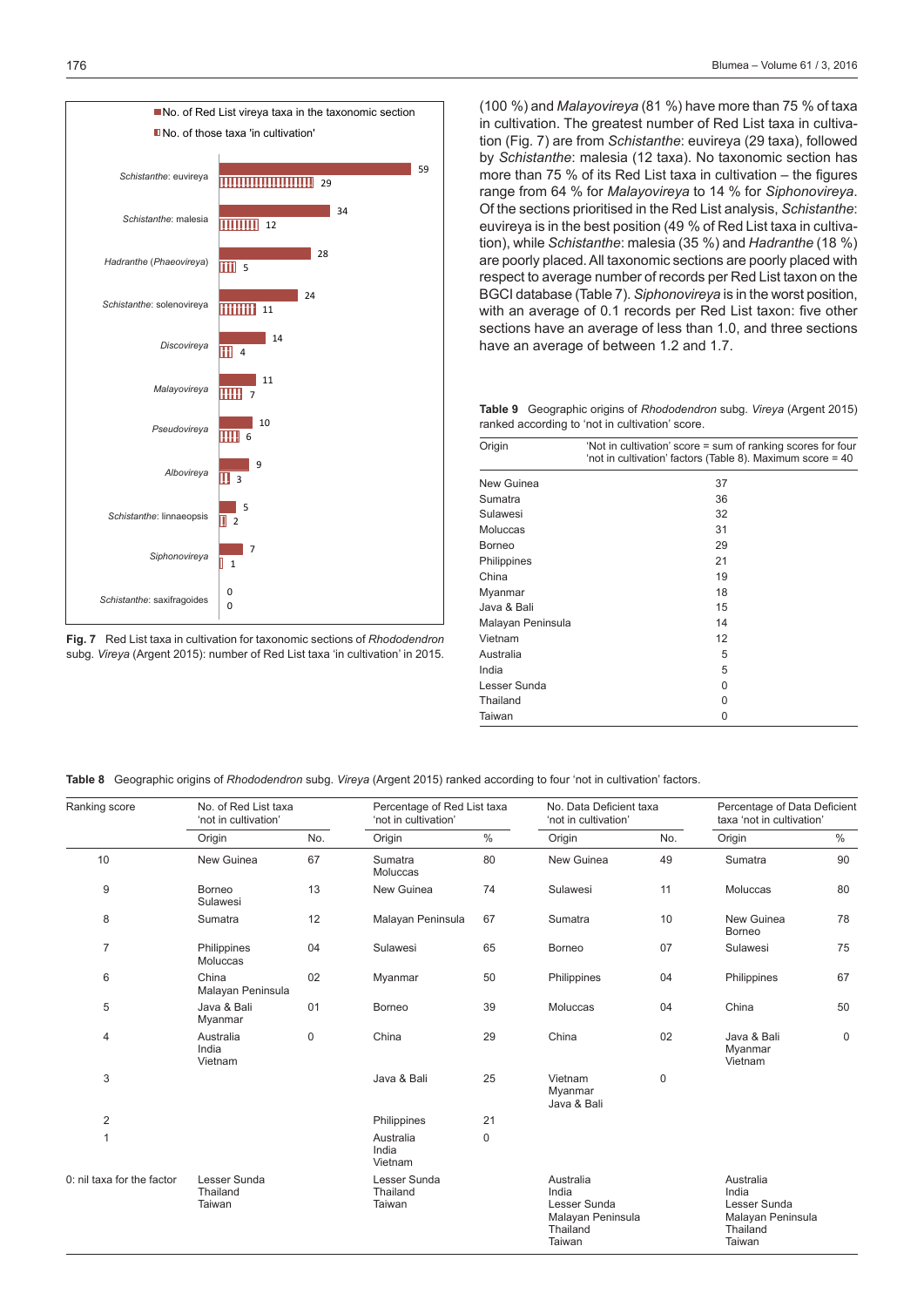|  |  | Table 10 Taxonomic sections of Rhododendron subg. Vireya (Argent 2015) ranked according to four 'not in cultivation' factors |  |  |  |  |  |
|--|--|------------------------------------------------------------------------------------------------------------------------------|--|--|--|--|--|
|--|--|------------------------------------------------------------------------------------------------------------------------------|--|--|--|--|--|

| Ranking score                 | No. of Red List taxa<br>'not in cultivation' |          | Percentage of Red List taxa<br>'not in cultivation' |               | No. Data Deficient taxa<br>'not in cultivation'          |                | Percentage of Data Deficient<br>taxa 'not in cultivation'         |                   |
|-------------------------------|----------------------------------------------|----------|-----------------------------------------------------|---------------|----------------------------------------------------------|----------------|-------------------------------------------------------------------|-------------------|
|                               | Section                                      | No.      | Section                                             | $\frac{0}{0}$ | Section                                                  | No.            | Section                                                           | $\%$              |
| 10                            | Schistanthe: euvireya                        | 30       | Siphonovireya                                       | 86            | Schistanthe: euvireya                                    | 24             | Albovireya<br>Discovireva<br>Siphonovireya                        | 100<br>100<br>100 |
| 9                             | Hadranthe                                    | 23       | Hadranthe                                           | 82            | Schistanthe: malesia                                     | 18             | Schistanthe: malesia                                              | 90                |
| 8                             | Schistanthe: malesia                         | 22       | Discovireya                                         | 71            | Hadranthe                                                | 14             | Schistanthe: solenovireya                                         | 79                |
|                               | Schistanthe: solenovireya                    | 13       | Albovireya                                          | 67            | Schistanthe: solenovireya                                | 11             | Hadranthe                                                         | 78                |
| 6                             | Discovireya                                  | 10       | Schistanthe: malesia                                | 65            | Albovireya<br>Siphonovireya                              | 05<br>05       | Malayovireya<br>Schistanthe: linnaeopsis<br>Schistanthe: euvireya | 67<br>67<br>67    |
| 5                             | Albovireya<br>Siphonovireya                  | 06<br>06 | Schistanthe: linnaeopsis                            | 60            | Discovireya                                              | 04             | Pseudovireya                                                      | 40                |
| 4                             | Pseudovireva<br>Malayovireya                 | 04<br>04 | Schistanthe: solenovireya                           | 54            | Pseudovireya<br>Malayovireya<br>Schistanthe: linnaeopsis | 02<br>02<br>02 |                                                                   |                   |
| 3                             | Schistanthe: linnaeopsis                     | 03       | Schistanthe: euvireya                               | 51            |                                                          |                |                                                                   |                   |
| 2                             |                                              |          | Pseudovireya                                        | 40            |                                                          |                |                                                                   |                   |
|                               |                                              |          | Malayovireya                                        | 36            |                                                          |                |                                                                   |                   |
| 0: nil taxa for the<br>factor | Schistanthe: saxifragoides                   |          | Schistanthe: saxifragoides                          |               | Schistanthe: saxifragoides                               |                | Schistanthe: saxifragoides                                        |                   |

**Table 11**   Taxonomic sections of *Rhododendron* subg. *Vireya* (Argent 2015) ranked according to 'not in cultivation' score.

| Taxonomic section          | 'Not in cultivation' score = sum of ranking scores<br>for four 'not in cultivation' factors (Table 10). Maxi-<br>mum score $=$ 40 |  |
|----------------------------|-----------------------------------------------------------------------------------------------------------------------------------|--|
| Hadranthe (Phaeovireya)    | 33                                                                                                                                |  |
| Schistanthe: malesia       | 32                                                                                                                                |  |
| Siphonovireya              | 31                                                                                                                                |  |
| Schistanthe: euvireya      | 29                                                                                                                                |  |
| Discovireya                | 29                                                                                                                                |  |
| Albovireya                 | 28                                                                                                                                |  |
| Schistanthe: solenovireya  | 26                                                                                                                                |  |
| Schistanthe: linnaeopsis   | 18                                                                                                                                |  |
| Pseudovireya               | 15                                                                                                                                |  |
| Malayovireya               | 15                                                                                                                                |  |
| Schistanthe: saxifragoides | 0                                                                                                                                 |  |

#### *'Not in cultivation' analysis for subg. Vireya*

The utility of the 'not in cultivation' analysis is illustrated by New Guinea, which is the origin of the greatest number of Red List taxa in cultivation, suggesting that it is well placed for *ex situ* conservation; however, New Guinea is also the origin of the greatest number of Red List taxa 'not in cultivation', indicating that it actually has a high priority for *ex situ* action. When geographic origins are examined for four 'not in cultivation' factors (Table 8), New Guinea, Borneo, and Sulawesi have the greatest number of Red List taxa 'not in cultivation', while New Guinea and Sulawesi have the greatest number of Data Deficient taxa 'not in cultivation'. By percentage, Sumatra and the Moluccas have the highest percentage of Red List taxa 'not in cultivation', and Sumatra and the Moluccas the highest percentages of Data Deficient taxa 'not in cultivation'. When the ranking scores for each origin, for the four factors, are summed, a 'not in cultivation' score is generated (e.g. the score for New Guinea is 10+9+10+8=37), showing that New Guinea and Sumatra have the highest scores, followed by Sulawesi and the Moluccas (Table 9).

When the same four 'not in cultivation' factors are applied to the taxonomic sections (Table 10), *Schistanthe*: euvireya has the greatest number of Red List taxa and Data Deficient taxa 'not in cultivation'. *Siphonovireya* and *Hadranthe* have the highest percentages of Red List taxa 'not in cultivation'. Three sections have 100 % of their Data Deficient taxa 'not in cultivation' (*Al-* **Table 12**   Geographic origins of *Rhododendron* subg. *Vireya* (Argent 2015) ranked according to Total score = Red List score (Table 3) + 'not in cultivation' score (Table 9).

| Origin            | <b>Total score</b><br>Maximum score = 84 |  |
|-------------------|------------------------------------------|--|
| New Guinea        | 72                                       |  |
| Sumatra           | 69                                       |  |
| Sulawesi          | 65                                       |  |
| Moluccas          | 55                                       |  |
| <b>Borneo</b>     | 53                                       |  |
| Philippines       | 50                                       |  |
| China             | 48                                       |  |
| Myanmar           | 40                                       |  |
| Java & Bali       | 28                                       |  |
| Vietnam           | 27                                       |  |
| Malayan Peninsula | 18                                       |  |
| Australia         | 11                                       |  |
| India             | 11                                       |  |
| Lesser Sunda      | 0                                        |  |
| Thailand          | 0                                        |  |
| Taiwan            | 0                                        |  |

*bovireya*, *Discovireya*, *Siphonovireya*). The sections with the highest 'not in cultivation' scores are *Hadranthe*, *Schistanthe*: malesia and *Siphonovireya* (Table 11), which therefore have the poorest representation in cultivation.

#### *Ranking by Total Score*

Total Score, which prioritises groups for *ex situ* conservation, shows that geographic origins New Guinea, Sumatra, and Sulawesi should be assigned highest priority (Table 12). These three origins are in the top three ranks for both component scores, and while New Guinea has more taxa than the other two origins, Sumatra and Sulawesi have high percentages of taxa in the factors that generate the component scores. Because these three origins are in the top ranks for both component scores, they take top priority for both *in situ* and *ex situ* conservation. In contrast, although the Philippines has a relatively high Red List score, its taxa are relatively well represented in cultivation, so it ranks sixth for Total Score and has a lower priority for *ex situ* conservation. Vietnam is similarly placed: good representation in cultivation reduces its ranking in Total Score compared with its Red List score. The origins with the lowest priority for *ex situ* conservation according to Total Score are India, Australia,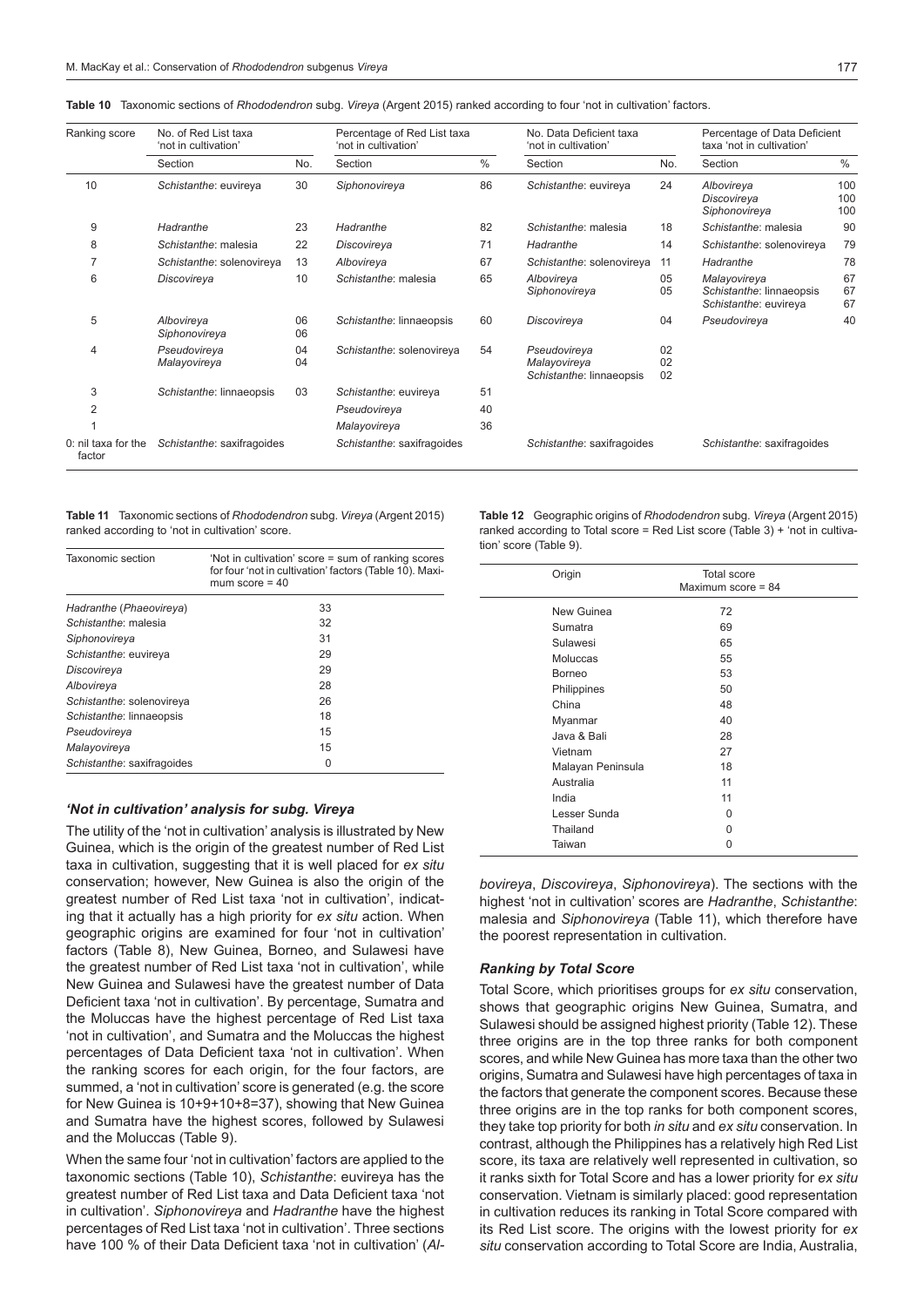**Table 13**   Taxonomic sections of *Rhododendron* subg. *Vireya* (Argent 2015) ranked according to Total Score = Red List score (Table 5) + 'not in cultivation' score (Table 11).

| Taxonomic section          | <b>Total score</b><br>Maximum score $= 80$ |
|----------------------------|--------------------------------------------|
| Schistanthe: malesia       | 65                                         |
| Hadranthe (Phaeovireya)    | 65                                         |
| Schistanthe: euvireya      | 62                                         |
| Siphonovireya              | 54                                         |
| Schistanthe: solenovireya  | 51                                         |
| Albovireya                 | 49                                         |
| Discovireya                | 46                                         |
| Pseudovireya               | 38                                         |
| Schistanthe: linnaeopsis   | 33                                         |
| Malayovireya               | 31                                         |
| Schistanthe: saxifragoides | 0                                          |
|                            |                                            |

and Malayan Peninsula, although only five taxa in total come from these origins.

For taxonomic sections, Total Score shows that *Schistanthe*: malesia and *Hadranthe* (*Phaeovireya*) are equal first ranked (and take the top two ranks in both component scores), followed by *Schistanthe*: euvireya (Table 13). Of the other taxonomic sections, *Discovireya* is as poorly represented in cultivation as *Schistanthe*: euvireya, but it has a much lower Red List score, and is only mid-ranked for Total Score. *Siphonovireya* has a lesser conservation issue than *Schistanthe*: solenovireya, but ranks more highly in Total Score because of poorer representation in cultivation. Using the Total Score method, the taxonomic sections with the lowest priority for *ex situ* conservation are *Malayovireya* and *Schistanthe*: linnaeopsis.

#### *Vireya collections*

Of the 245 vireya taxa in cultivation, the largest collection is held at Royal Botanic Garden, Edinburgh (222 taxa), followed by New Zealand (151 taxa) and Dublin Botanic Garden (81). Edinburgh also holds the largest collection of Red List taxa, with 66 of the 80 taxa that are in cultivation, while New Zealand holds 33 Red List taxa and Dublin has 12. Royal Botanic Gardens, Kew holds only eight vireya taxa, including two Red List taxa, and is not a significant collection. There are 23 taxa in cultivation that are not held at Edinburgh; seven are in New Zealand and 22 are recorded at BGCI. Wild-source material is present for 218 of the 245 taxa in cultivation (89 %), including 67 of the 80 Red List taxa (84 %). Further analysis is needed to examine the taxonomic, geographic, and wild-source characteristics of these collections.

#### *Additional taxa*

The present study has recorded more taxa than the 400 considered in the Red List assessments (Gibbs et al. 2011, Argent 2015).Argent (2015) describes, but does not assess, four taxa of which one is in cultivation (*R. rugosum* var. *laeve*, Borneo) and three are not in cultivation (*R. atrichum* ssp. *dendrolepis*, Borneo; *R. gaultherifolium* ssp. *expositum*, New Guinea; *R. suaveolens* forma *roseum*, Borneo). He also describes 15 named natural hybrids of which seven are from Borneo, three from New Guinea, and five from other locations. Eleven of the hybrids are in cultivation, and nine have wild-source accessions. Also recorded in cultivation were another 40 wild-collected taxa, comprising 26 hybrids, six 'aff.' taxa and eight forms of species that are named as cultivars. Most of these taxa came from New Guinea (26), with seven from Borneo, and the remainder from other locations. None of the additional taxa was considered in the Red List assessments, so they were noted but not included in this analysis. Any that are deemed valid taxa will be placed in an appropriate position in a future Red List revision.

#### *Limitations to this study*

Several potential limitations to this study should be noted. Any analysis of a Red List assumes a robust Red List process in the first instance, and while the IUCN assessment categories require data on habitat, extent, threats and current degree of protection (Gibbs et al. 2011), some weaknesses of the 2011 assessment have been noted (MacKay 2013a, Ma et al. 2014). The difficulty of assembling the knowledge in one place at one time has been recognised (Oldfield 2010, Cires et al. 2013), and several iterations of a Red List assessment may be needed.

Asecond potential limitation is the range of data used to define taxa as 'in cultivation'. We used the online BGCI database (which contains 1 359 957 records of 498 053 taxa at 1 146 sites, bgic.org acc. 18Aug. 2016) as a measure of taxa in cultivation in general, and the BGCI (2012) study to focus the comparison on the largest collections identified by that survey. Although the BGCI (2012) survey covered 304 botanic gardens world-wide, it did not cover every international collection, and it was not strongly representative of the countries of origin for vireya as it included only two sites in SoutheastAsia (and seven in Australia). Further research should target additional vireya collections that may be relevant to a conservation programme.

The third possible limitation relates to the taxonomic analysis, which compared sections of different sizes, and highlights the tension between conservation of species diversity (e.g. the broad range of taxa in *Schistanthe*: euvireya) vs less common characters (e.g. the few taxa in *Siphonovireya*) (Paton 2009, Kozlowski et al. 2012, Castañeda-Álvarez et al. 2015). Such comparison hinges on the robustness of the sections, whereby small groups that are distinct could merit a high priority for conservation.Although recent molecular research largely supports most of the current taxonomic groupings (even though views differ on their ranking (Craven et al. 2008, 2011, Goetsch et al. 2011)), additional molecular research is needed to clarify these issues further.

Two further aspects should be noted. Firstly, as the New Zealand data were acquired over a range of time, it is possible that some accessions are no longer extant. Conversely, there may be further accessions in other collections that are yet to be discovered. Secondly, although some herbarium specimens have been assembled from the two largest New Zealand collections and identified by the authors, accessions in other New Zealand collections reported here have not been verified by any of the authors.

#### **Conclusions**

Analysis of the Red List for *Rhododendron* subg. *Vireya* shows that the highest priority for *ex situ* conservation should be assigned to New Guinea, Sumatra, and Sulawesi, and the taxonomic sections *Schistanthe*: malesia, *Hadranthe* (*Phaeovireya*), and *Schistanthe*: euvireya.Although two other origins (Borneo, the Philippines) have reasonably high numbers of Red List taxa, they are better represented in cultivation and have fewer Data Deficient taxa, and hence have a lower priority for *ex situ* conservation. One section, *Pseudovireya*, has a high percentage Red Listed; however, Data Deficiency is low and percentage in cultivation is high, so this section also has a lower priority for *ex situ* conservation.

Of the 400 vireya taxa, 245 are in cultivation, with the largest collection at Edinburgh which holds 91 % of the taxa in cultivation. The collections investigated have several strengths (a substantial range of taxa and Red List taxa, wild-source accessions, and reasonable representation of some geographic origins); however, they also have weaknesses. These include poor representation of some priority geographic and taxonomic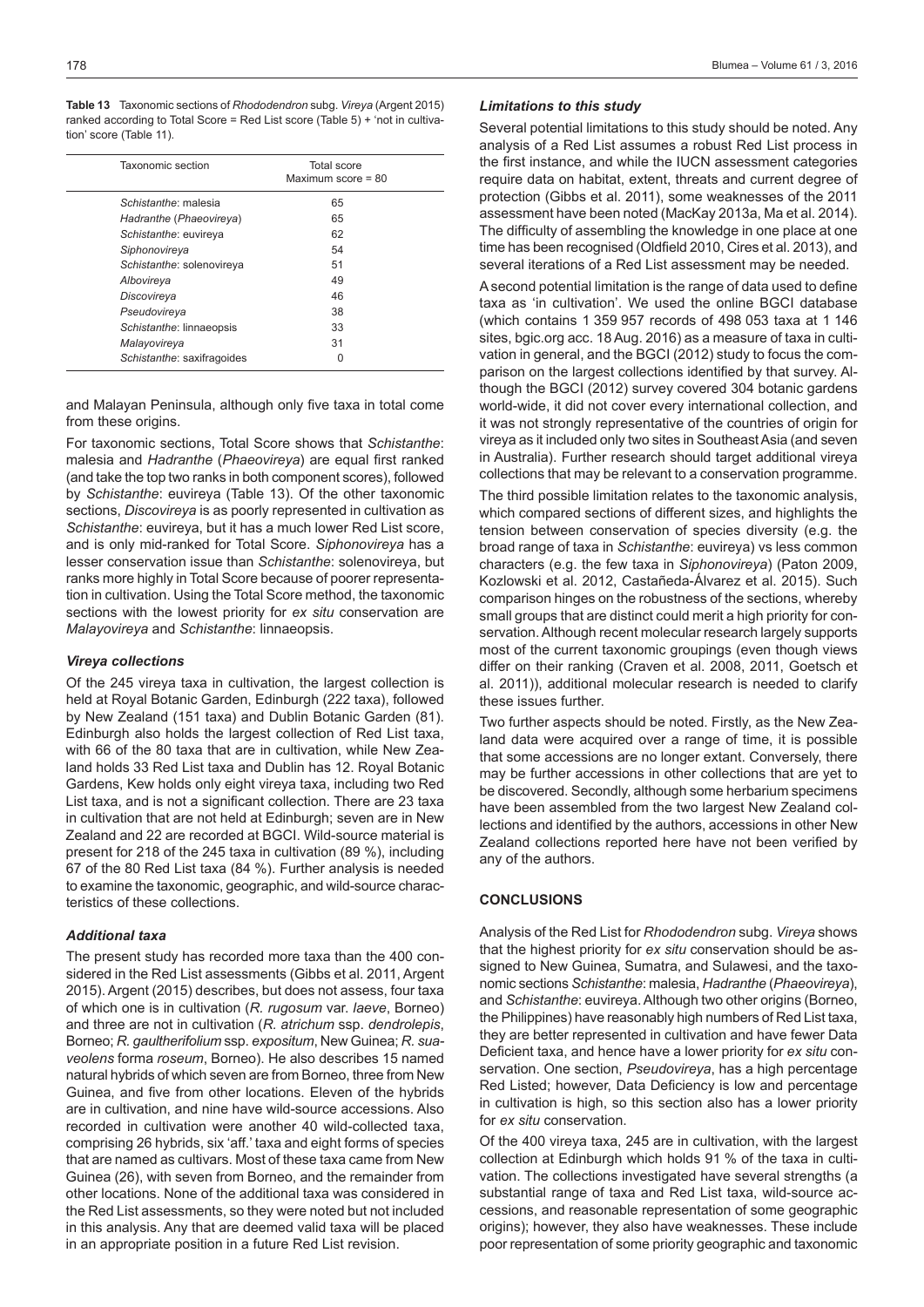groups, and poor security in cultivation, as shown by an almost universally low average number of records on the BGCI database. Our analysis shows that there is considerable work needed to achieve Target 8 of the Global Strategy for *Rhododendron* subg. *Vireya* and our research provides a sound basis for further development. We propose six priorities and actions for conservation:

- 1. Taxa from New Guinea, Sumatra, and Sulawesi, and the taxonomic sections *Schistanthe*: malesia, *Hadranthe*, and *Schistanthe*: euvireya should have highest priority for *ex situ* conservation. Increasing the number of accessions in cultivation is a key task; activities should include propagation and dispersal of existing accessions, as well as acquisition of new accessions.
- 2. Mitigation of the risk of the limited number of collections should be addressed. The need for an international network of collections was identified at the Species Conservation Workshop of 2013 (MacKay 2013a) and a group should be formed to advance this initiative for subg. *Vireya*. Decisions are needed on the number and location of sites required world-wide, including collections in countries of origin, as well as the range of taxa to be held at each site.
- 3. As New Zealand collections appear to be significant worldwide, the potential role of New Zealand collections for *ex situ* conservation should be further investigated.
- 4. The true threat status of the 113 Data Deficient taxa should be investigated. Only 26 are in cultivation and bringing the remainder into cultivation is desirable, as are the field work and research needed to clarify their Red List assessment.
- 5. Because our Red List assessment also informs *in situ* conservation, an investigation should be undertaken into current *in situ* programmes for New Guinea, Sumatra, and Sulawesi (involving the countries of Indonesia, Malaysia, and Papua New Guinea). The taxonomic sections *Schistanthe*: malesia, *Schistanthe*: euvireya and *Hadranthe* attained the highest Red List scores in our analysis, suggesting a high priority for *in situ* conservation; however, the sections vary in their geographic characteristics. *Hadranthe* are almost all from New Guinea and so any *in situ* programme there would be likely to capture those taxa. The other two sections are spread across several islands and countries, making an *in situ* investigation somewhat harder to focus.
- 6. Apolicy framework for a global *ex situ* conservation plan for *Rhododendron* subg. *Vireya* must be developed to support the previous recommendations. Decisions are needed on the balance between acquiring more accessions of taxa already in cultivation and searching out taxa that are not in cultivation. A process to investigate Data Deficient taxa should be identified and an international procedure for propagation and distribution established. These activities should take place within international regulations such as the Nagoya Protocol, or New Zealands strict plant import regulations. The role of some countries may be limited to certain aspects, e.g. New Zealand could export accessions to other collections; however, cannot easily import additional taxa.

*Rhododendron* subg. *Vireya* is a large plant group with taxa from a wide range of habitats and niches in Southeast Asia, and as such provides an instructive example for conservation planning. Management of conservation of one of the larger genera of flora of Southeast Asia will advance the whole conservation cause in this region. Our method has combined an analysis of the Red List with an analysis of the incidence of taxa in cultivation, to identify geographic origins and taxonomic sections that should have priority for *ex situ* conservation, and to focus conservation effort on the most urgent groups of taxa within the subgenus.

We have proposed six conservation priorities and actions. Any *ex situ* conservation plan should be embedded into an overall (*in situ* and *ex situ*) conservation strategy, yet to be formulated, with this analysis providing a useful component for development of that strategy.

**Acknowledgements**   This study has sourced data from several online databases and we appreciate the opportunity to access those databases. We also thank collection owners in New Zealand who contributed data to this study. We are very grateful to the New Zealand Rhododendron Association, Pukeiti Rhododendron Trust and Taranaki Regional Council, The New Zealand Institute for Plant & Food Research Limited, and Massey University for supporting this research.

## **References**

- Argent G. 2015. Rhododendron of the subgenus Vireya. 2nd ed. Royal Botanic Garden, Edinburgh, in association with The Royal Horticultural Society, UK.
- Arnet M, Santos B, Brockerhoff E, et al. 2015. Importance of arboreta for ex situ conservation of threatened trees. Biodiversity Conservation 24: 3601–3620.
- Beech E, Shaw K, Jones M. 2015. Global survey of ex situ Betulaceae collections. Botanic Gardens Conservation International, Richmond, UK. Downloaded from bgci.org on 3 May 2016.
- BGCI. 2012. Global survey of ex situ Rhododendron collections. Botanic Gardens Conservation International, Richmond, UK. Downloaded from bgci.org on 2 Dec. 2015.
- Blackmore S, Gibby M, Rae D. 2011. Strengthening the scientific contribution of botanic gardens to the second phase of the Global Strategy for Plant Conservation. Botanical Journal of the Linnaean Society 166: 267–281.
- Brockerhoff E, Given D, Ecroyd C, et al. 2004. Biodiversity: conserving threatened introduced species. Final report for MAF operational research 2003 - 4. Centre for Sustainable Management and Forest Research, Ministry of Agriculture and Forestry, New Zealand.
- Brown GK, Craven LA, Udovicic F, et al. 2006a. Phylogeny of Rhododendron section Vireya (Ericaceae) based on two non-coding regions of cpDNA. Plant Systematics and Evolution 257: 57–93.
- Brown GK, Nelson G. Ladiges PY. 2006b. Historical biogeography of Rhododendron section Vireya and the Malesian archipelago. Journal of Biogeography 33: 1929–1944.
- Castañeda-Álvarez NP, De Haan S, Juárez H, et al. 2015. Ex situ conservation priorities for the wild relatives of potato (Solanum L., section Petota). PLoS ONE 10, 4: e0122599. doi:10.1371/journal.pone.0122599.
- Cavender N, Westwood M, Bechtoldt C, et al. 2015. Strengthening the conservation value of ex situ tree collections. Oryx 49, 3: 416–424.
- Chamberlain D, Hyam R, Argent G, et al. 1996. The genus Rhododendron: its classification and synonymy. Royal Botanic Garden, Edinburgh, UK.
- Christe C, Kozlowski G, Fry D, et al. 2014. Do living collections capture the genetic variation of wild populations? A molecular analysis of two relict tree species, Zelkova abelica and Zelkova carpinifolia. Biodiversity Conservation 23: 2945–2959.
- Cires E, De Smet Y, Cuesta C, et al. 2013. Gap analysis to support ex situ conservation of genetic diversity in Magnolia, a flagship group. Biodiversity Conservation 22: 567–590.
- Craven LA, Danet F, Veldkamp JF, et al. 2011. Vireya Rhododendrons: their monophyly and classification (Ericaceae, Rhododendron section Schistanthe). Blumea 56: 153–158.
- Craven LA, Goetsch LA, Hall BD, et al. 2008. Classification of the Vireya group of Rhododendron (Ericaceae). Blumea 53: 435–442.
- Crutwell NEG. 1988. Natural hybridization among Rhododendrons in Papua New Guinea. The Rhododendron (Australia) Vol.27, 3, March 1988.
- Cullen M. 2005. Hardy rhododendron species: a guide to identification. Royal Botanic Garden, Edinburgh, UK.
- Dawson M (ed). 2010. Documenting New Zealand's cultivated flora: A supermarket with no stock inventory. Landcare Research, Lincoln, New Zealand.
- Ennos RA, French GC, Hollingsworth PM. 2005. Conserving taxonomic complexity. Trends in Ecology and Evolution 20, 4: 164–168.
- Farnsworth EJ, Klionsky S, Brumback WE, et al. 2006. A simple set of decision matrices for prioritising collection of rare plant species for ex situ conservation. Biological Conservation 28: 1–12.
- Fayaz A. 2012. Biodiversity of Rhododendron in New Zealand and its potential contribution to ex-situ conservation. Unpubl. PhD thesis, Massey University, New Zealand.
- Frodin DG. 2004. History and concepts of big plant genera. Taxon 53, 3: 753–776.